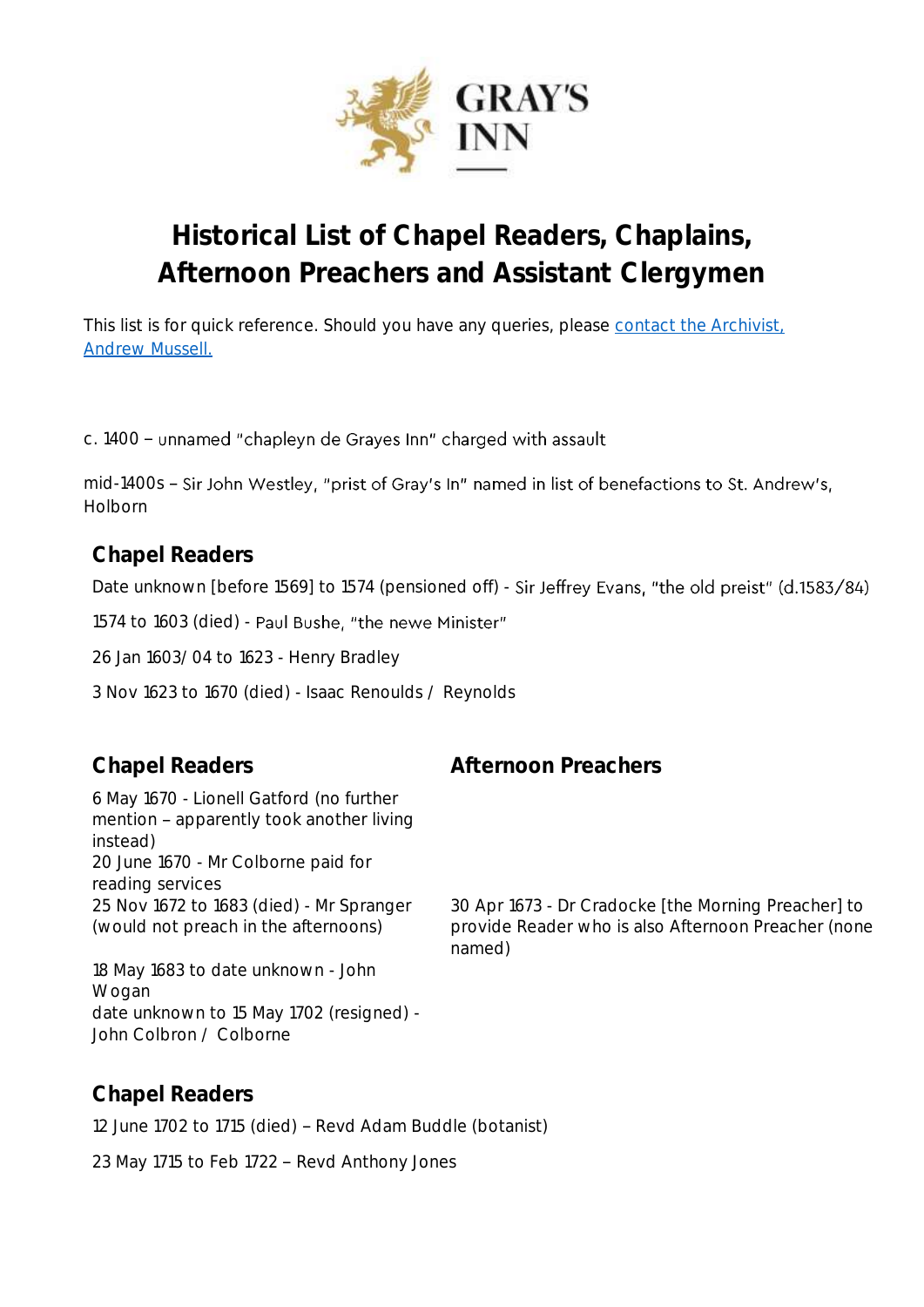9 Feb 1722 to 1729 (obliged to resign) - Revd William Davenport (also Library Keeper from 10 Feb 1725);

**Chapel Reader Afternoon Preacher** 14 June 1729 to June 1749 - Revd William Noble **Chapel Reader**

13 May 1729 to 1749 (obliged to resign) - Revd Edward Bannyer

10 June 1749 to 23 Dec 1764 - Revd William Noble, Chapel Reader and Afternoon Preacher

| Chapel Reader                            | Afternoon Preacher                                  |
|------------------------------------------|-----------------------------------------------------|
| 18 Feb 1765 to 26 Jan 1803 - Revd Edmund | 18 Feb 1765 to 14 Dec 1802 (resigned) - Revd George |
| Garden                                   | Chatfield                                           |

#### **Chapel Readers**

26 Jan 1803 to 1824 - Edmund Garden, Chapel Reader *and* Afternoon Preacher after the resignation of Chatfield; substituted on full pay from 1814 (d 1824) 18 Nov 1824 to 26 June 1850 (retired on full pay) - Revd Edward Chaplin (previously librarian) (d 1858)

### **Assistant Clergymen**

13 Nov 1850 to 14 March 1856 (resigned) - Revd Thomas Huntley Greene

30 Apr 1856 to 17 Nov 1858 (promoted) - Revd William Gray Watson

### **Readers and Afternoon Preachers**

17 Nov 1858 to 31 Aug 1860 (died in accident while on holiday in Austria; death reported on 17 Nov 1860) - Wm Gray Watson (previously Assistant Clergyman), Chapel Reader and Afternoon Preacher after the death of Rev Edward Chaplin

14 Nov 1860 to 1861 (death reported on 6 Nov 1861) - Revd William Henry Hart

20 Nov 1861 to Good Friday 1884 - Revd Alexander Taylor

10 June 1884 to 1894 - Revd Stephen Phillips

19 July 1894 to 17 Nov 1904 (promoted to Preacher) - Revd Reginald James Fletcher

7 March 1905 to 17 May 1911 (took up a living in Wales) to 17 May 1911 - Revd Maurice Henry Llewellyn Williams

22 Nov 1911 to 13 Oct 1920 (resigned, as from 20 Dec 1920) - Revd John Leonine Phillips (Classical Master and Chaplain of St Paul's School)